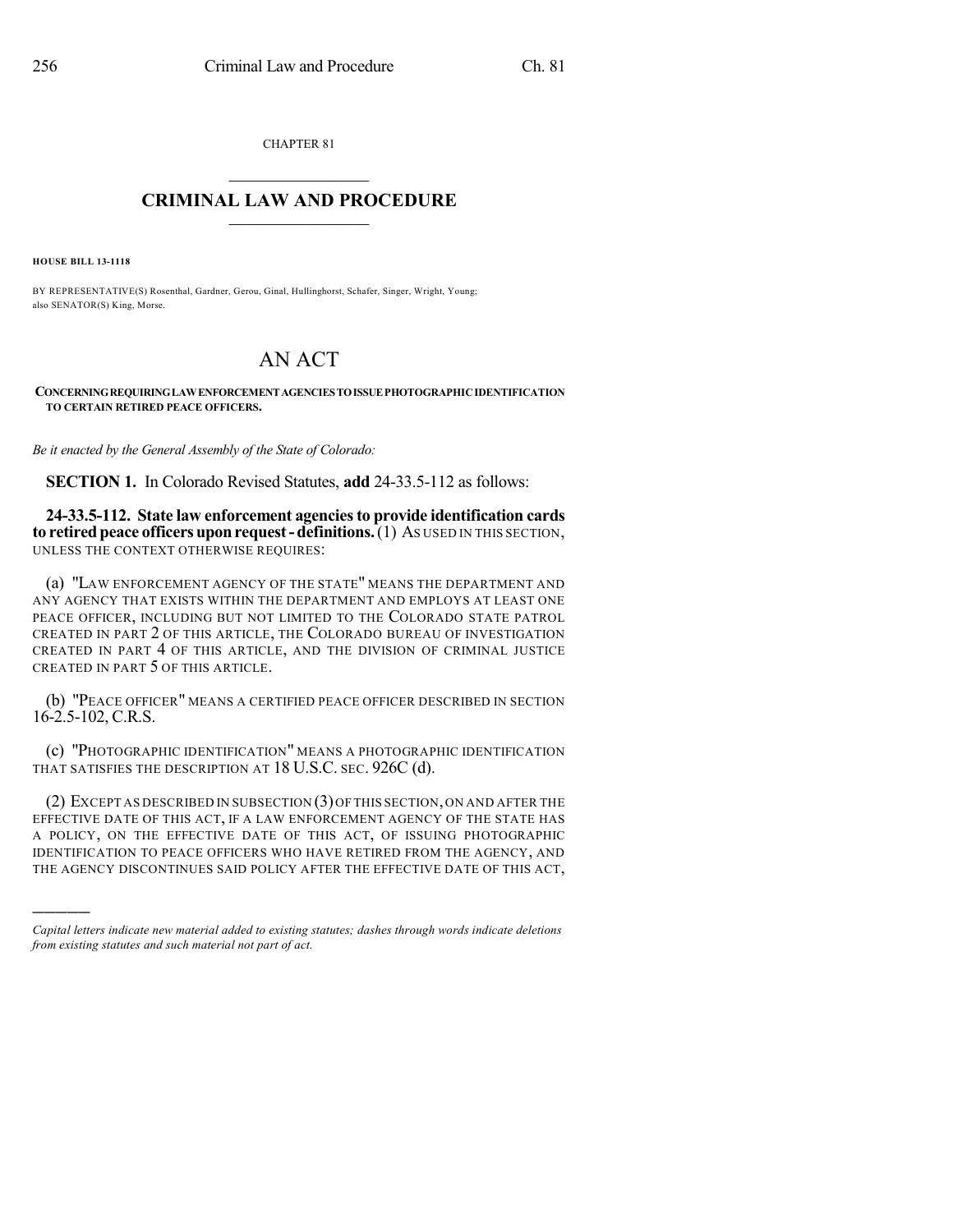THE AGENCY SHALL CONTINUE TO PROVIDE SUCH PHOTOGRAPHIC IDENTIFICATION TO PEACE OFFICERS WHO HAVE RETIRED FROM THE AGENCY IF:

(a) THE PEACE OFFICER REQUESTS THE IDENTIFICATION;

(b) THE PEACE OFFICER RETIRED FROM THE LAW ENFORCEMENT AGENCY BEFORE THE DATE UPON WHICH THE AGENCY DISCONTINUED THE POLICY; AND

(c) THE PEACE OFFICER IS A QUALIFIED RETIRED LAW ENFORCEMENT OFFICER, AS DEFINED IN 18 U.S.C. SEC. 926C (c).

(3) BEFORE ISSUING OR RENEWING A PHOTOGRAPHIC IDENTIFICATION TO A RETIRED LAW ENFORCEMENT OFFICER PURSUANT TO THIS SECTION, A LAW ENFORCEMENT AGENCY OF THE STATE SHALL COMPLETE A CRIMINAL BACKGROUND CHECK OF THE OFFICER THROUGH A SEARCH OF THE NATIONAL INSTANT CRIMINAL BACKGROUND CHECK SYSTEM CREATED BY THE FEDERAL "BRADY HANDGUN VIOLENCE PREVENTION ACT"(PUB.L.103-159), THE RELEVANT PORTION OF WHICH IS CODIFIED AT 18 U.S.C. SEC. 922 (t), AND A SEARCH OF THE STATE INTEGRATED CRIMINAL JUSTICE INFORMATION SYSTEM. IF THE BACKGROUND CHECK INDICATES THAT THE OFFICER IS PROHIBITED FROM POSSESSING A FIREARM BY STATE OR FEDERAL LAW, THE LAW ENFORCEMENT AGENCY SHALL NOT ISSUE THE PHOTOGRAPHIC IDENTIFICATION.

(4) ALAW ENFORCEMENT AGENCY OF THE STATE MAY CHARGE A FEE FOR ISSUING A PHOTOGRAPHIC IDENTIFICATION TO A RETIRED PEACE OFFICER PURSUANT TO SUBSECTION (2) OF THIS SECTION, WHICH FEE SHALL NOT EXCEED THE DIRECT AND INDIRECT COSTS ASSUMED BY THE AGENCY IN ISSUING THE PHOTOGRAPHIC IDENTIFICATION.

(5) NOTWITHSTANDING ANY PROVISION OF THIS SECTION TO THE CONTRARY, A LAW ENFORCEMENT AGENCY OF THE STATE SHALL NOT BE REQUIRED TO ISSUE A PHOTOGRAPHIC IDENTIFICATION TO A PARTICULAR PEACE OFFICER IF THE CHIEF ADMINISTRATIVE OFFICER OF THE AGENCY ELECTS NOT TO DO SO.

(6) IF A LAW ENFORCEMENT AGENCY OF THE STATE DENIES A PHOTOGRAPHIC IDENTIFICATION TO A RETIRED PEACE OFFICER WHO REQUESTS A PHOTOGRAPHIC IDENTIFICATION PURSUANT TO THIS SECTION, THE LAW ENFORCEMENT AGENCY SHALL PROVIDE THE RETIRED PEACE OFFICER A WRITTEN STATEMENT SETTING FORTH THE REASON FOR THE DENIAL.

**SECTION 2.** In Colorado Revised Statutes, **add** 24-31-109 as follows:

**24-31-109. Attorney general to provide identification cardsto retired peace officers upon request - definitions.** (1) AS USED IN THIS SECTION, UNLESS THE CONTEXT OTHERWISE REQUIRES:

(a) "PEACE OFFICER" MEANS A CERTIFIED PEACE OFFICER DESCRIBED IN SECTION 16-2.5-102, C.R.S.

(b) "PHOTOGRAPHIC IDENTIFICATION" MEANS A PHOTOGRAPHIC IDENTIFICATION THAT SATISFIES THE DESCRIPTION AT 18 U.S.C. SEC. 926C (d).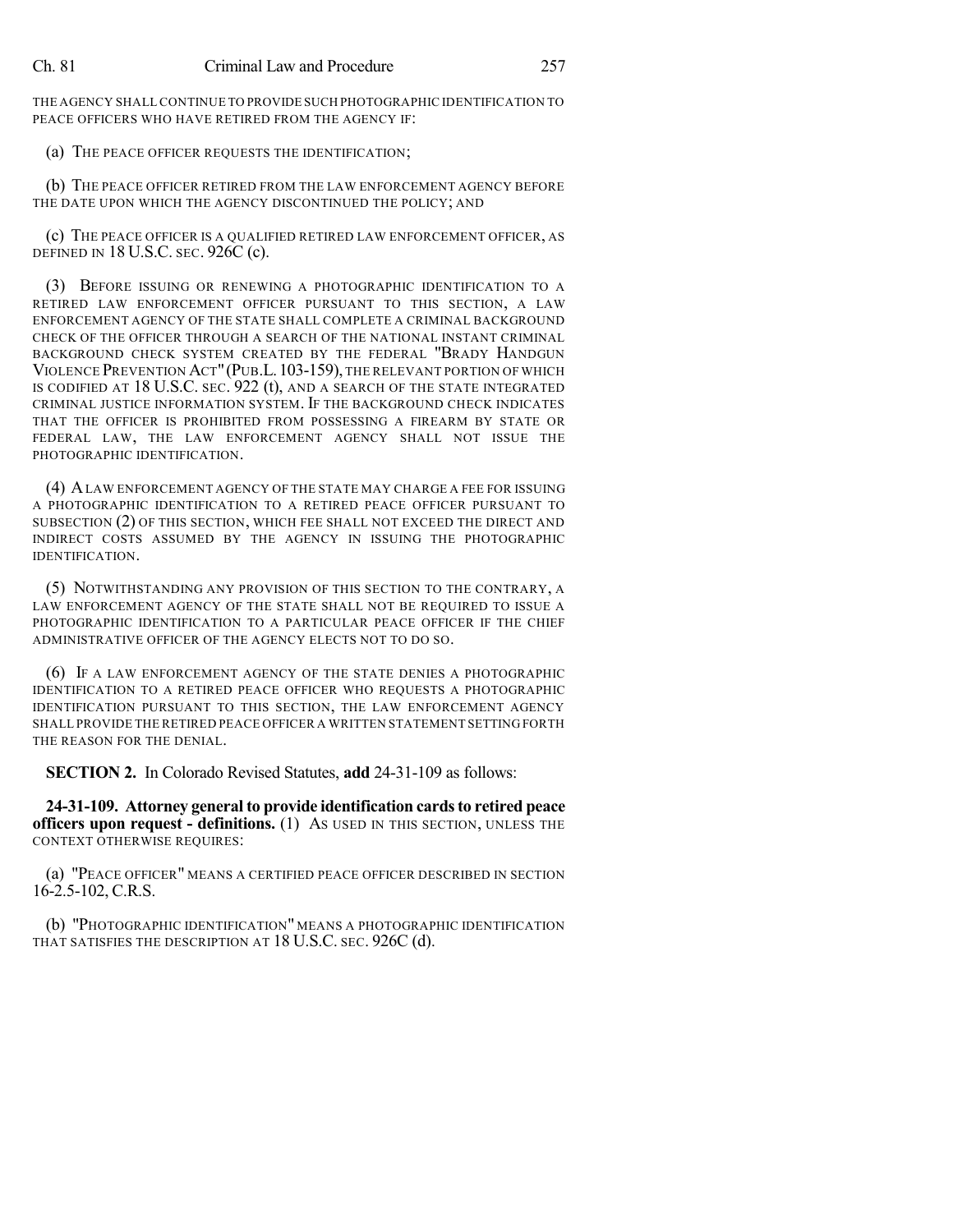(2) EXCEPT AS DESCRIBED IN SUBSECTION (3)OF THIS SECTION,ON AND AFTER THE EFFECTIVE DATE OF THIS ACT, IF THE DEPARTMENT OF LAW HAS A POLICY, ON THE EFFECTIVE DATE OF THIS ACT, OF ISSUING PHOTOGRAPHIC IDENTIFICATION TO PEACE OFFICERS WHO HAVE RETIRED FROM THE DEPARTMENT, AND THE DEPARTMENT DISCONTINUES SAID POLICY AFTER THE EFFECTIVE DATE OF THIS ACT, THE DEPARTMENT SHALL CONTINUE TO PROVIDE SUCH PHOTOGRAPHIC IDENTIFICATION TO PEACE OFFICERS WHO HAVE RETIRED FROM THE DEPARTMENT IF:

(a) THE PEACE OFFICER REQUESTS THE IDENTIFICATION;

(b) THE PEACE OFFICER RETIRED FROM THE DEPARTMENT OF LAW BEFORE THE DATE UPON WHICH THE DEPARTMENT DISCONTINUED THE POLICY; AND

(c) THE PEACE OFFICER IS A QUALIFIED RETIRED LAW ENFORCEMENT OFFICER, AS DEFINED IN 18 U.S.C. SEC. 926C (c).

(3) BEFORE ISSUING OR RENEWING A PHOTOGRAPHIC IDENTIFICATION TO A RETIRED LAW ENFORCEMENT OFFICER PURSUANT TO THIS SECTION, A LAW ENFORCEMENT AGENCY OF THE STATE SHALL COMPLETE A CRIMINAL BACKGROUND CHECK OF THE OFFICER THROUGH A SEARCH OF THE NATIONAL INSTANT CRIMINAL BACKGROUND CHECK SYSTEM CREATED BY THE FEDERAL "BRADY HANDGUN VIOLENCE PREVENTION ACT"(PUB.L.103-159), THE RELEVANT PORTION OF WHICH IS CODIFIED AT 18 U.S.C. SEC. 922 (t), AND A SEARCH OF THE STATE INTEGRATED CRIMINAL JUSTICE INFORMATION SYSTEM. IF THE BACKGROUND CHECK INDICATES THAT THE OFFICER IS PROHIBITED FROM POSSESSING A FIREARM BY STATE OR FEDERAL LAW, THE LAW ENFORCEMENT AGENCY SHALL NOT ISSUE THE PHOTOGRAPHIC IDENTIFICATION.

(4) THE DEPARTMENT OF LAW MAY CHARGE A FEE FOR ISSUING A PHOTOGRAPHIC IDENTIFICATION TO A RETIRED PEACE OFFICER PURSUANT TO SUBSECTION (2) OF THIS SECTION,WHICH FEE SHALL NOT EXCEED THE DIRECT AND INDIRECT COSTS ASSUMED BY THE DEPARTMENT IN ISSUING THE PHOTOGRAPHIC IDENTIFICATION.

(5) NOTWITHSTANDING ANY PROVISION OF THIS SECTION TO THE CONTRARY, THE DEPARTMENT OF LAW SHALL NOT BE REQUIRED TO ISSUE A PHOTOGRAPHIC IDENTIFICATION TO A PARTICULAR PEACE OFFICER IF THE ATTORNEY GENERAL ELECTS NOT TO DO SO.

(6) IF THE DEPARTMENT OF LAW DENIES A PHOTOGRAPHIC IDENTIFICATION TO A RETIRED PEACE OFFICER WHO REQUESTS A PHOTOGRAPHIC IDENTIFICATION PURSUANT TO THIS SECTION,THE DEPARTMENT OF LAW SHALL PROVIDE THE RETIRED PEACE OFFICER A WRITTEN STATEMENT SETTING FORTH THE REASON FOR THE DENIAL.

**SECTION 3.** In Colorado Revised Statutes, **add** 30-10-524 as follows:

**30-10-524. Sheriff to provide identification cards to retired peace officers upon request - definitions.** (1) AS USED IN THIS SECTION, UNLESS THE CONTEXT OTHERWISE REQUIRES:

(a) "PEACE OFFICER" MEANS A CERTIFIED PEACE OFFICER DESCRIBED IN SECTION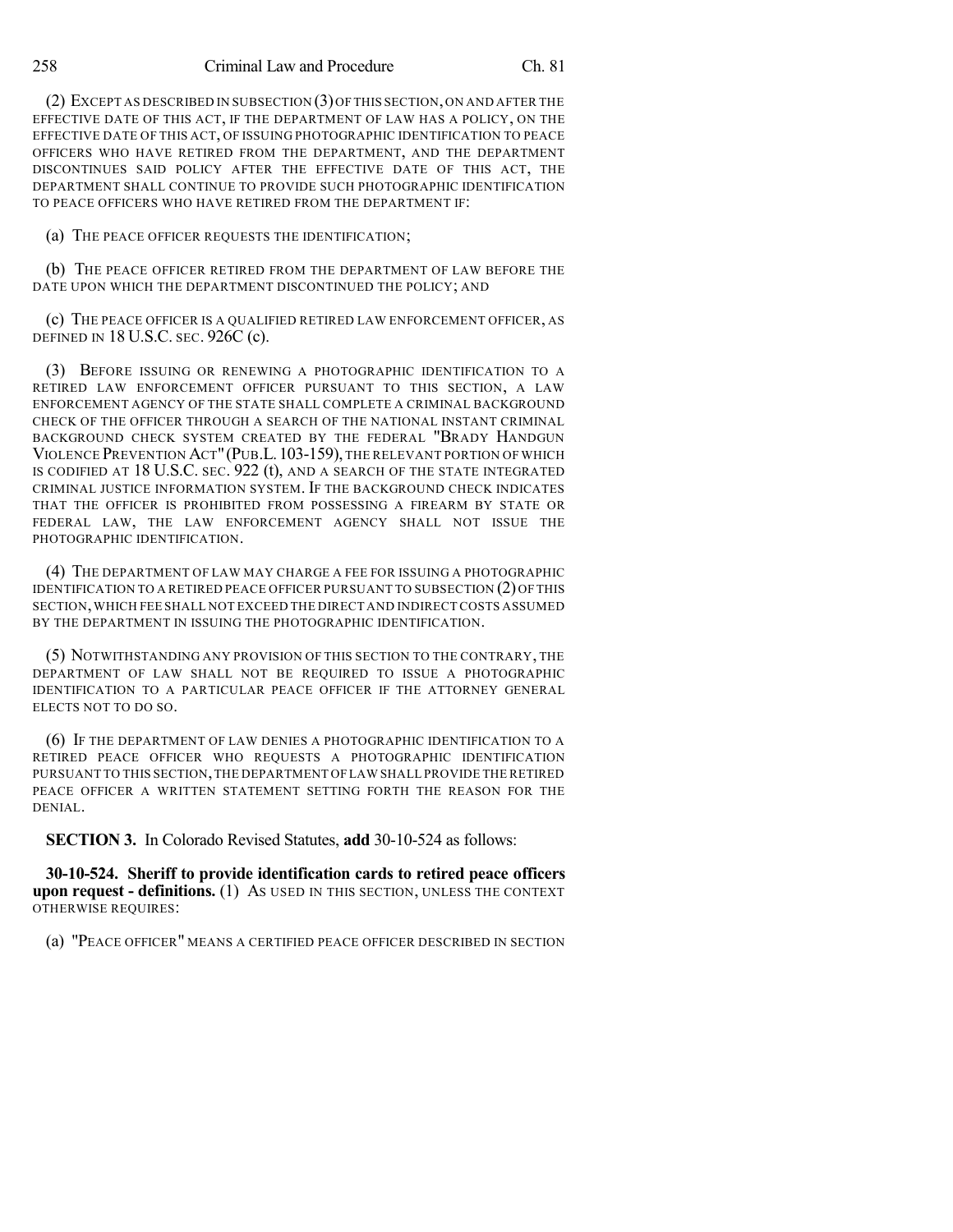### 16-2.5-102, C.R.S.

(b) "PHOTOGRAPHIC IDENTIFICATION" MEANS A PHOTOGRAPHIC IDENTIFICATION THAT SATISFIES THE DESCRIPTION AT 18 U.S.C. SEC. 926C (d).

(2) EXCEPT AS DESCRIBED IN SUBSECTION (3)OF THIS SECTION,ON AND AFTER THE EFFECTIVE DATE OF THIS ACT,IF A SHERIFF'S OFFICE HAS A POLICY, ON THE EFFECTIVE DATE OF THIS ACT, OF ISSUING PHOTOGRAPHIC IDENTIFICATION TO PEACE OFFICERS WHO HAVE RETIRED FROM THE SHERIFF'S OFFICE, AND THE SHERIFF'S OFFICE DISCONTINUES SAID POLICY AFTER THE EFFECTIVE DATE OF THIS ACT, THE SHERIFF'S OFFICE SHALL CONTINUE TO PROVIDE SUCH PHOTOGRAPHIC IDENTIFICATION TO PEACE OFFICERS WHO HAVE RETIRED FROM THE SHERIFF'S OFFICE IF:

(a) THE PEACE OFFICER REQUESTS THE IDENTIFICATION;

(b) THE PEACE OFFICER RETIRED FROM THE SHERIFF'S OFFICE BEFORE THE DATE UPON WHICH THE SHERIFF'S OFFICE DISCONTINUED THE POLICY; AND

(c) THE PEACE OFFICER IS A QUALIFIED RETIRED LAW ENFORCEMENT OFFICER, AS DEFINED IN 18 U.S.C. SEC. 926C (c).

(3) BEFORE ISSUING OR RENEWING A PHOTOGRAPHIC IDENTIFICATION TO A RETIRED LAW ENFORCEMENT OFFICER PURSUANT TO THIS SECTION, A LAW ENFORCEMENT AGENCY OF THE STATE SHALL COMPLETE A CRIMINAL BACKGROUND CHECK OF THE OFFICER THROUGH A SEARCH OF THE NATIONAL INSTANT CRIMINAL BACKGROUND CHECK SYSTEM CREATED BY THE FEDERAL "BRADY HANDGUN VIOLENCE PREVENTION ACT"(PUB.L.103-159), THE RELEVANT PORTION OF WHICH IS CODIFIED AT 18 U.S.C. SEC. 922 (t), AND A SEARCH OF THE STATE INTEGRATED CRIMINAL JUSTICE INFORMATION SYSTEM. IF THE BACKGROUND CHECK INDICATES THAT THE OFFICER IS PROHIBITED FROM POSSESSING A FIREARM BY STATE OR FEDERAL LAW, THE LAW ENFORCEMENT AGENCY SHALL NOT ISSUE THE PHOTOGRAPHIC IDENTIFICATION.

(4) THE SHERIFF'S OFFICE MAY CHARGE A FEE FOR ISSUING A PHOTOGRAPHIC IDENTIFICATION TO A RETIRED PEACE OFFICER PURSUANT TO SUBSECTION (2)OF THIS SECTION,WHICH FEE SHALL NOT EXCEED THE DIRECT AND INDIRECT COSTS ASSUMED BY THE SHERIFF'S OFFICE IN ISSUING THE PHOTOGRAPHIC IDENTIFICATION.

(5) NOTWITHSTANDING ANY PROVISION OF THIS SECTION TO THE CONTRARY, A SHERIFF'S OFFICE SHALL NOT BE REQUIRED TO ISSUE A PHOTOGRAPHIC IDENTIFICATION TO A PARTICULAR PEACE OFFICER IF THE SHERIFF ELECTS NOT TO DO SO.

(6) IF A SHERIFF'S OFFICE DENIES A PHOTOGRAPHIC IDENTIFICATION TO A RETIRED PEACE OFFICER WHO REQUESTS A PHOTOGRAPHIC IDENTIFICATION PURSUANT TO THIS SECTION, THE SHERIFF'S OFFICE SHALL PROVIDE THE RETIRED PEACE OFFICER A WRITTEN STATEMENT SETTING FORTH THE REASON FOR THE DENIAL.

**SECTION 4.** In Colorado Revised Statutes, **add** 31-30-106 as follows:

#### **31-30-106. Police to provide identification cards to retired peace officers**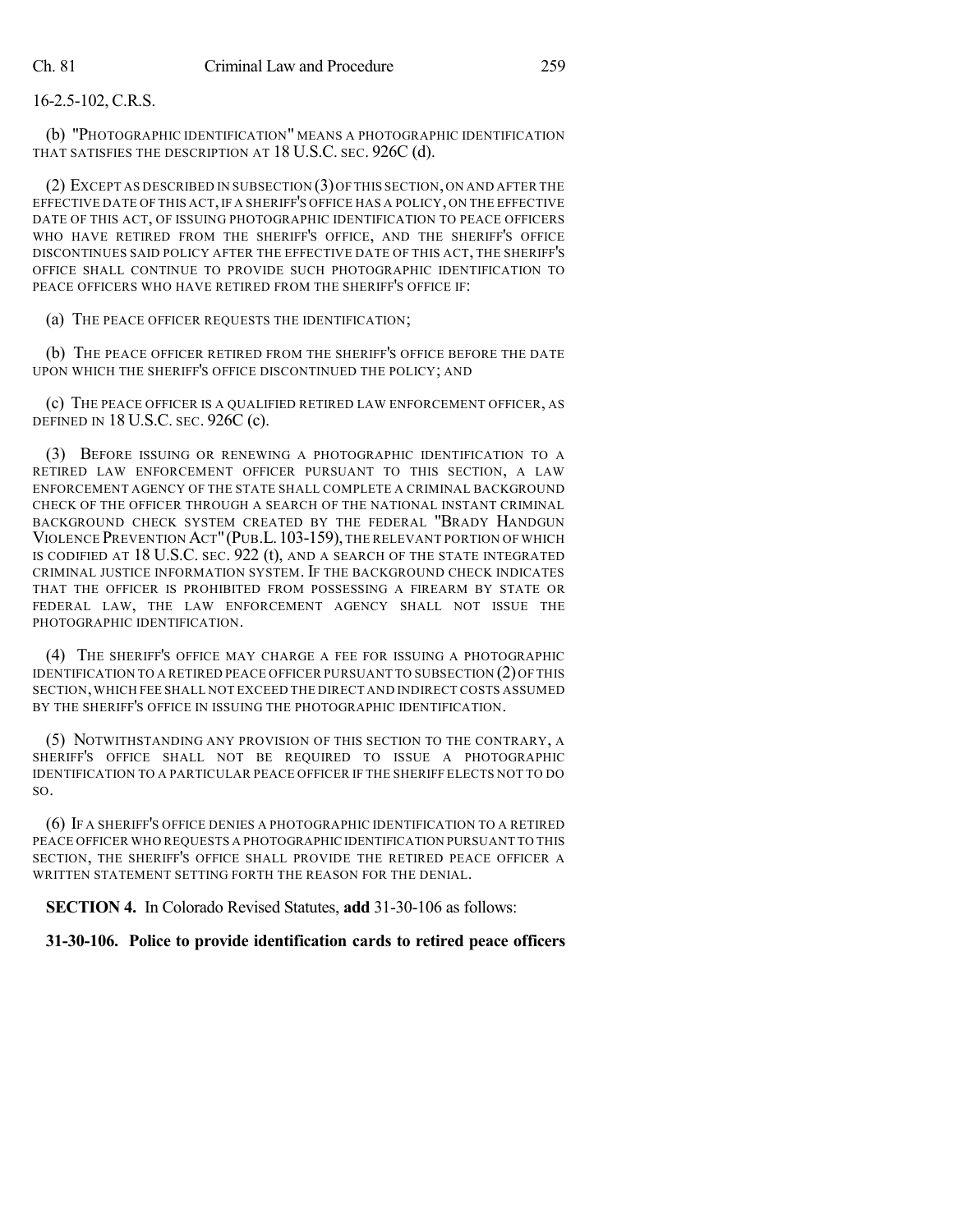**upon request - definitions.** (1) AS USED IN THIS SECTION, UNLESS THE CONTEXT OTHERWISE REQUIRES:

(a) "PEACE OFFICER" MEANS A CERTIFIED PEACE OFFICER DESCRIBED IN SECTION 16-2.5-102, C.R.S.

(b) "PHOTOGRAPHIC IDENTIFICATION" MEANS A PHOTOGRAPHIC IDENTIFICATION THAT SATISFIES THE DESCRIPTION AT 18 U.S.C. SEC. 926C (d).

(2) EXCEPT AS DESCRIBED IN SUBSECTION (3)OF THIS SECTION,ON AND AFTER THE EFFECTIVE DATE OF THIS ACT, IF A POLICE DEPARTMENT OF A CITY OR TOWN HAS A POLICY, ON THE EFFECTIVE DATE OF THIS ACT, OF ISSUING PHOTOGRAPHIC IDENTIFICATION TO PEACE OFFICERS WHO HAVE RETIRED FROM THE POLICE DEPARTMENT,AND THE POLICE DEPARTMENT DISCONTINUES SAID POLICY AFTER THE EFFECTIVE DATE OF THIS ACT, THE POLICE DEPARTMENT SHALL CONTINUE TO PROVIDE SUCH PHOTOGRAPHIC IDENTIFICATION TO PEACE OFFICERS WHO HAVE RETIRED FROM THE POLICE DEPARTMENT IF:

(a) THE PEACE OFFICER REQUESTS THE IDENTIFICATION;

(b) THE PEACE OFFICER RETIRED FROM THE POLICE DEPARTMENT BEFORE THE DATE UPON WHICH THE POLICE DEPARTMENT DISCONTINUED THE POLICY; AND

(c) THE PEACE OFFICER IS A QUALIFIED RETIRED LAW ENFORCEMENT OFFICER, AS DEFINED IN 18 U.S.C. SEC. 926C (c).

(3) BEFORE ISSUING OR RENEWING A PHOTOGRAPHIC IDENTIFICATION TO A RETIRED LAW ENFORCEMENT OFFICER PURSUANT TO THIS SECTION, A LAW ENFORCEMENT AGENCY OF THE STATE SHALL COMPLETE A CRIMINAL BACKGROUND CHECK OF THE OFFICER THROUGH A SEARCH OF THE NATIONAL INSTANT CRIMINAL BACKGROUND CHECK SYSTEM CREATED BY THE FEDERAL "BRADY HANDGUN VIOLENCE PREVENTION ACT"(PUB.L.103-159), THE RELEVANT PORTION OF WHICH IS CODIFIED AT 18 U.S.C. SEC. 922 (t), AND A SEARCH OF THE STATE INTEGRATED CRIMINAL JUSTICE INFORMATION SYSTEM. IF THE BACKGROUND CHECK INDICATES THAT THE OFFICER IS PROHIBITED FROM POSSESSING A FIREARM BY STATE OR FEDERAL LAW, THE LAW ENFORCEMENT AGENCY SHALL NOT ISSUE THE PHOTOGRAPHIC IDENTIFICATION.

(4) THE POLICE DEPARTMENT MAY CHARGE A FEE FOR ISSUING A PHOTOGRAPHIC IDENTIFICATION TO A RETIRED PEACE OFFICER PURSUANT TO SUBSECTION (2)OF THIS SECTION,WHICH FEE SHALL NOT EXCEED THE DIRECT AND INDIRECT COSTS ASSUMED BY THE POLICE DEPARTMENT IN ISSUING THE PHOTOGRAPHIC IDENTIFICATION.

(5) NOTWITHSTANDING ANY PROVISION OF THIS SECTION TO THE CONTRARY, A POLICE DEPARTMENT SHALL NOT BE REQUIRED TO ISSUE A PHOTOGRAPHIC IDENTIFICATION TO A PARTICULAR PEACE OFFICER IF THE CHIEF ADMINISTRATIVE OFFICER OF THE POLICE DEPARTMENT ELECTS NOT TO DO SO.

(6) IF A POLICE DEPARTMENT DENIES A PHOTOGRAPHIC IDENTIFICATION TO A RETIRED PEACE OFFICER WHO REQUESTS A PHOTOGRAPHIC IDENTIFICATION PURSUANT TO THIS SECTION,THE POLICE DEPARTMENT SHALL PROVIDE THE RETIRED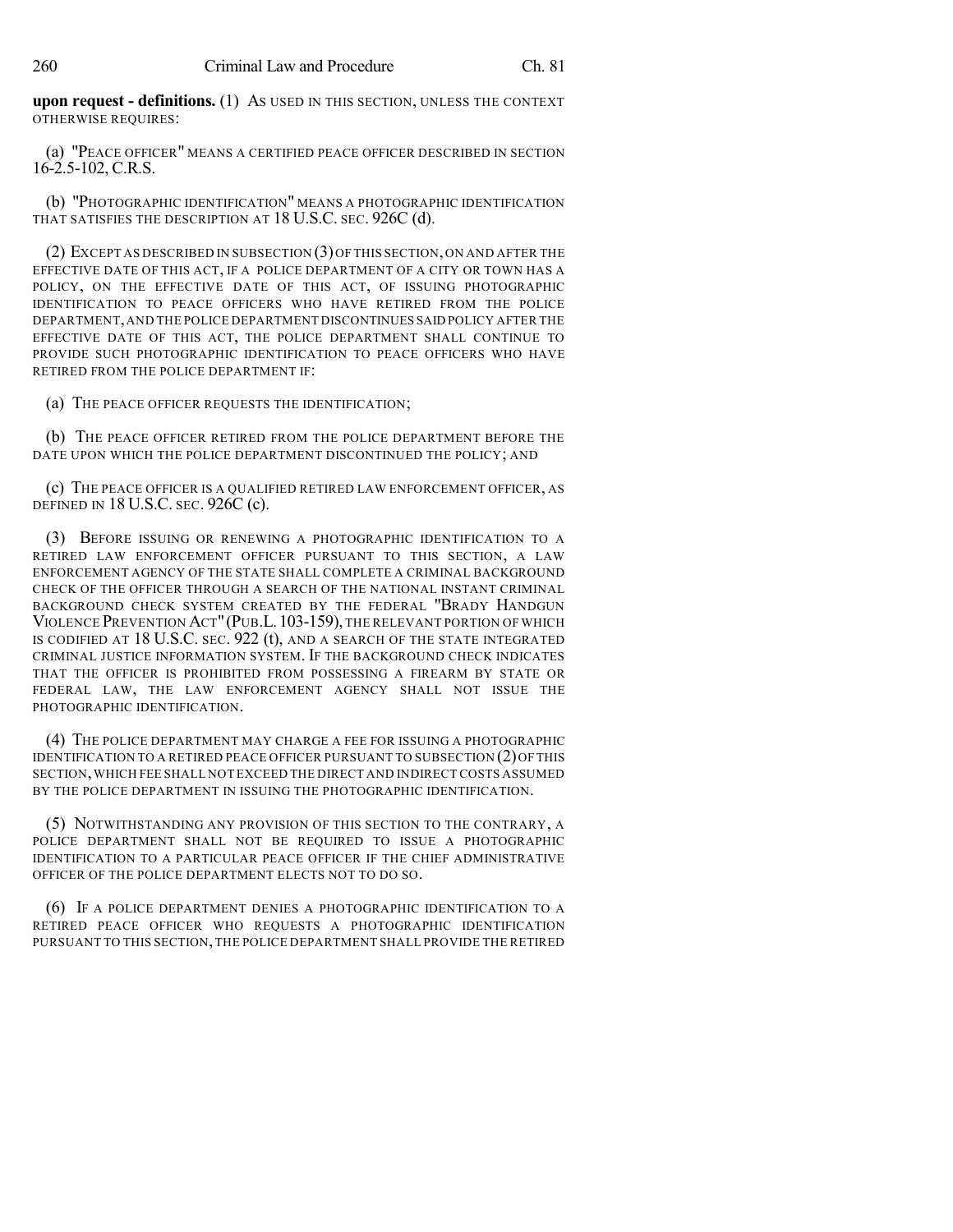PEACE OFFICER A WRITTEN STATEMENT SETTING FORTH THE REASON FOR THE DENIAL.

**SECTION 5.** In Colorado Revised Statutes, **add** 23-5-142 as follows:

**23-5-142. Institution law enforcement agencies to provide identification cards to retired peace officers upon request - definitions.** (1) AS USED IN THIS SECTION, UNLESS THE CONTEXT OTHERWISE REQUIRES:

(a) "LAW ENFORCEMENT AGENCY OF AN INSTITUTION OF HIGHER EDUCATION" MEANS AN AGENCY WITHIN AN INSTITUTION OF HIGHER EDUCATION DESCRIBED IN THIS TITLE THAT EMPLOYS AT LEAST ONE PEACE OFFICER.

(b) "PEACE OFFICER" MEANS A CERTIFIED PEACE OFFICER DESCRIBED IN SECTION 16-2.5-102, C.R.S.

(c) "PHOTOGRAPHIC IDENTIFICATION" MEANS A PHOTOGRAPHIC IDENTIFICATION THAT SATISFIES THE DESCRIPTION AT 18 U.S.C. SEC. 926C (d).

(2) EXCEPT AS DESCRIBED IN SUBSECTION (3)OF THIS SECTION,ON AND AFTER THE EFFECTIVE DATE OF THIS ACT, IF A LAW ENFORCEMENT AGENCY OF AN INSTITUTION OF HIGHER EDUCATION HAS A POLICY, ON THE EFFECTIVE DATE OF THIS ACT, OF ISSUING PHOTOGRAPHIC IDENTIFICATION TO PEACE OFFICERS WHO HAVE RETIRED FROM THE AGENCY, AND THE AGENCY DISCONTINUES SAID POLICY AFTER THE EFFECTIVE DATE OF THIS ACT, THE AGENCY SHALL CONTINUE TO PROVIDE SUCH PHOTOGRAPHIC IDENTIFICATION TO PEACE OFFICERS WHO HAVE RETIRED FROM THE AGENCY IF:

(a) THE PEACE OFFICER REQUESTS THE IDENTIFICATION;

(b) THE PEACE OFFICER RETIRED FROM THE LAW ENFORCEMENT AGENCY BEFORE THE DATE UPON WHICH THE AGENCY DISCONTINUED THE POLICY; AND

(c) THE PEACE OFFICER IS A QUALIFIED RETIRED LAW ENFORCEMENT OFFICER, AS DEFINED IN 18 U.S.C. SEC. 926C (c).

(3) BEFORE ISSUING OR RENEWING A PHOTOGRAPHIC IDENTIFICATION TO A RETIRED LAW ENFORCEMENT OFFICER PURSUANT TO THIS SECTION, A LAW ENFORCEMENT AGENCY OF THE STATE SHALL COMPLETE A CRIMINAL BACKGROUND CHECK OF THE OFFICER THROUGH A SEARCH OF THE NATIONAL INSTANT CRIMINAL BACKGROUND CHECK SYSTEM CREATED BY THE FEDERAL "BRADY HANDGUN VIOLENCE PREVENTION ACT"(PUB.L.103-159), THE RELEVANT PORTION OF WHICH IS CODIFIED AT 18 U.S.C. SEC. 922 (t), AND A SEARCH OF THE STATE INTEGRATED CRIMINAL JUSTICE INFORMATION SYSTEM. IF THE BACKGROUND CHECK INDICATES THAT THE OFFICER IS PROHIBITED FROM POSSESSING A FIREARM BY STATE OR FEDERAL LAW, THE LAW ENFORCEMENT AGENCY SHALL NOT ISSUE THE PHOTOGRAPHIC IDENTIFICATION.

(4) A LAW ENFORCEMENT AGENCY OF AN INSTITUTION OF HIGHER EDUCATION MAY CHARGE A FEE FOR ISSUING A PHOTOGRAPHIC IDENTIFICATION TO A RETIRED PEACE OFFICER PURSUANT TO SUBSECTION (2) OF THIS SECTION, WHICH FEE SHALL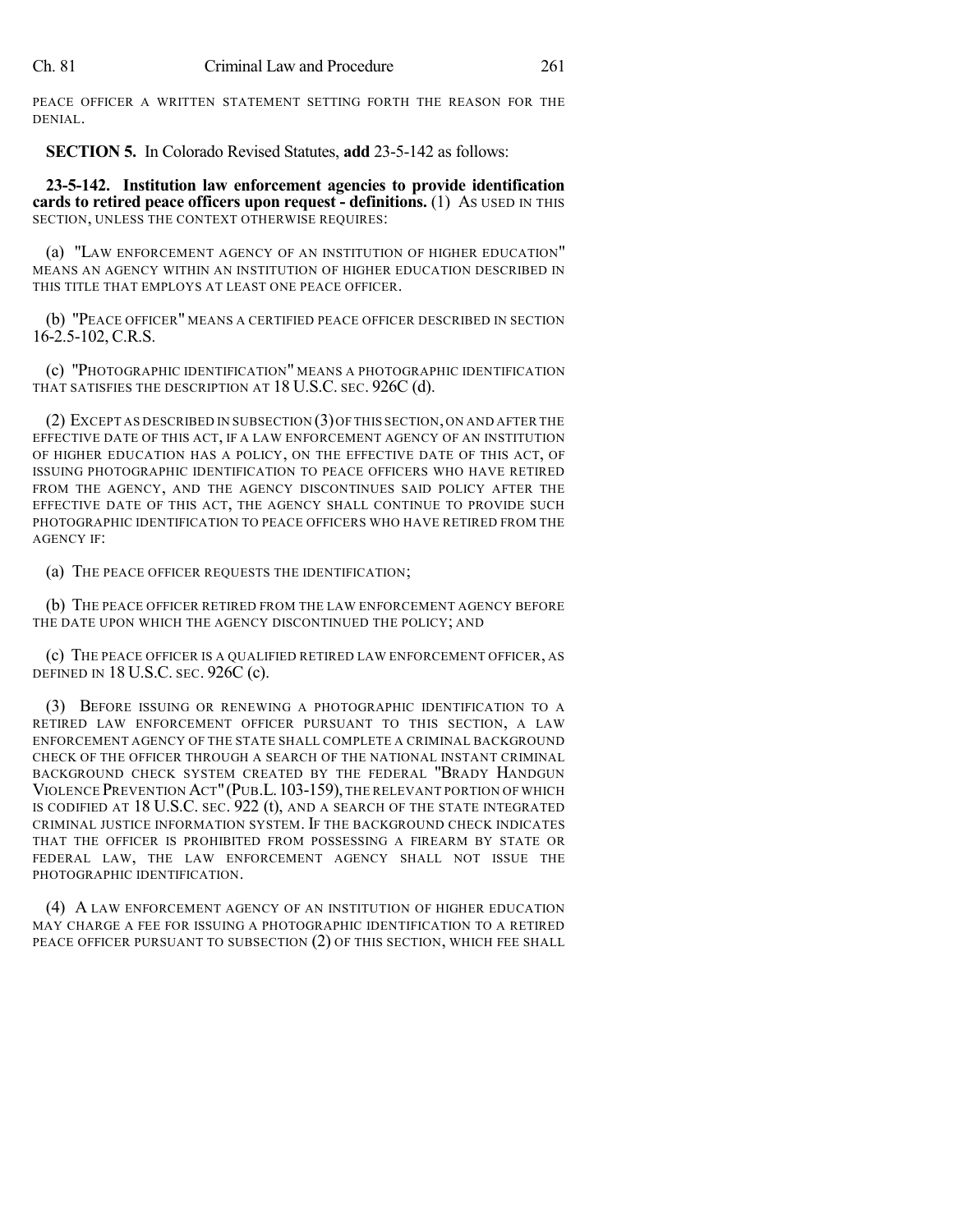NOT EXCEED THE DIRECT AND INDIRECT COSTS ASSUMED BY THE AGENCY IN ISSUING THE PHOTOGRAPHIC IDENTIFICATION.

(5) NOTWITHSTANDING ANY PROVISION OF THIS SECTION TO THE CONTRARY, A LAW ENFORCEMENT AGENCY OF AN INSTITUTION OF HIGHER EDUCATION SHALL NOT BE REQUIRED TO ISSUE A PHOTOGRAPHIC IDENTIFICATION TO A PARTICULAR PEACE OFFICER IF THE CHIEF ADMINISTRATIVE OFFICER OF THE AGENCY ELECTS NOT TO DO  $SO<sub>2</sub>$ 

(6) IF A LAW ENFORCEMENT AGENCY OF AN INSTITUTION OF HIGHER EDUCATION DENIES A PHOTOGRAPHIC IDENTIFICATION TO A RETIRED PEACE OFFICER WHO REQUESTS A PHOTOGRAPHIC IDENTIFICATION PURSUANT TO THIS SECTION, THE LAW ENFORCEMENT AGENCY SHALL PROVIDE THE RETIRED PEACE OFFICER A WRITTEN STATEMENT SETTING FORTH THE REASON FOR THE DENIAL.

**SECTION 6.** In Colorado Revised Statutes, **add** 17-1-115.2 as follows:

**17-1-115.2. Correctional law enforcement agenciesto provide identification cards to retired peace officers upon request - definitions.** (1) AS USED IN THIS SECTION, UNLESS THE CONTEXT OTHERWISE REQUIRES:

(a) "LAW ENFORCEMENT AGENCY OF THE DEPARTMENT"MEANS THE DEPARTMENT AND ANY AGENCY WITHIN THE DEPARTMENT THAT EMPLOYS AT LEAST ONE PEACE OFFICER.

(b) "PEACE OFFICER" MEANS A CERTIFIED PEACE OFFICER DESCRIBED IN SECTION 16-2.5-102, C.R.S.

(c) "PHOTOGRAPHIC IDENTIFICATION" MEANS A PHOTOGRAPHIC IDENTIFICATION THAT SATISFIES THE DESCRIPTION AT 18 U.S.C. SEC. 926C (d).

(2) EXCEPT AS DESCRIBED IN SUBSECTION (3)OF THIS SECTION,ON AND AFTER THE EFFECTIVE DATE OF THIS ACT,IF A LAW ENFORCEMENT AGENCY OF THE DEPARTMENT HAS A POLICY, ON THE EFFECTIVE DATE OF THIS ACT, OF ISSUING PHOTOGRAPHIC IDENTIFICATION TO PEACE OFFICERS WHO HAVE RETIRED FROM THE AGENCY, AND THE AGENCY DISCONTINUES SAID POLICY AFTER THE EFFECTIVE DATE OF THIS ACT, THE AGENCY SHALL CONTINUE TO PROVIDE SUCH PHOTOGRAPHIC IDENTIFICATION TO PEACE OFFICERS WHO HAVE RETIRED FROM THE AGENCY IF:

(a) THE PEACE OFFICER REQUESTS THE IDENTIFICATION;

(b) THE PEACE OFFICER RETIRED FROM THE LAW ENFORCEMENT AGENCY BEFORE THE DATE UPON WHICH THE AGENCY DISCONTINUED THE POLICY; AND

(c) THE PEACE OFFICER IS A QUALIFIED RETIRED LAW ENFORCEMENT OFFICER, AS DEFINED IN 18 U.S.C. SEC. 926C (c).

(3) BEFORE ISSUING OR RENEWING A PHOTOGRAPHIC IDENTIFICATION TO A RETIRED LAW ENFORCEMENT OFFICER PURSUANT TO THIS SECTION, A LAW ENFORCEMENT AGENCY OF THE STATE SHALL COMPLETE A CRIMINAL BACKGROUND CHECK OF THE OFFICER THROUGH A SEARCH OF THE NATIONAL INSTANT CRIMINAL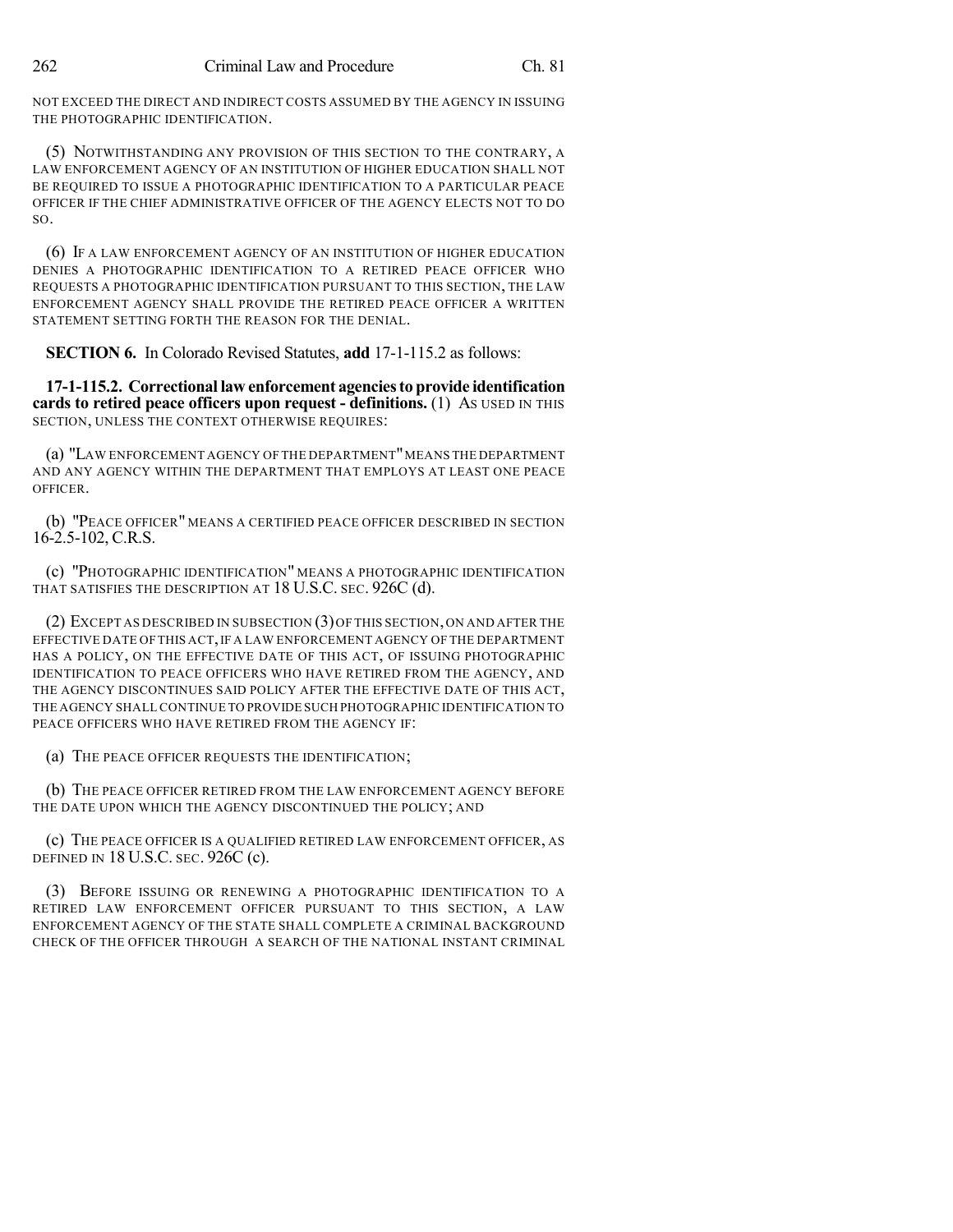#### Ch. 81 Criminal Law and Procedure 263

BACKGROUND CHECK SYSTEM CREATED BY THE FEDERAL "BRADY HANDGUN VIOLENCE PREVENTION ACT"(PUB.L.103-159), THE RELEVANT PORTION OF WHICH IS CODIFIED AT 18 U.S.C. SEC. 922 (t), AND A SEARCH OF THE STATE INTEGRATED CRIMINAL JUSTICE INFORMATION SYSTEM. IF THE BACKGROUND CHECK INDICATES THAT THE OFFICER IS PROHIBITED FROM POSSESSING A FIREARM BY STATE OR FEDERAL LAW, THE LAW ENFORCEMENT AGENCY SHALL NOT ISSUE THE PHOTOGRAPHIC IDENTIFICATION.

(4) ALAW ENFORCEMENT AGENCY OF THE DEPARTMENT MAY CHARGE A FEE FOR ISSUING A PHOTOGRAPHIC IDENTIFICATION TO A RETIRED PEACE OFFICER PURSUANT TO SUBSECTION (2)OF THIS SECTION,WHICH FEE SHALL NOT EXCEED THE DIRECT AND INDIRECT COSTS ASSUMED BY THE AGENCY IN ISSUING THE PHOTOGRAPHIC IDENTIFICATION.

(5) NOTWITHSTANDING ANY PROVISION OF THIS SECTION TO THE CONTRARY, A LAW ENFORCEMENT AGENCY OF THE DEPARTMENT SHALL NOT BE REQUIRED TO ISSUE A PHOTOGRAPHIC IDENTIFICATION TO A PARTICULAR PEACE OFFICER IF THE CHIEF ADMINISTRATIVE OFFICER OF THE AGENCY ELECTS NOT TO DO SO.

(6) IF A LAW ENFORCEMENT AGENCY OF THE DEPARTMENT DENIES A PHOTOGRAPHIC IDENTIFICATION TO A RETIRED PEACE OFFICER WHO REQUESTS A PHOTOGRAPHIC IDENTIFICATION PURSUANT TO THIS SECTION, THE LAW ENFORCEMENT AGENCY SHALL PROVIDE THE RETIRED PEACE OFFICER A WRITTEN STATEMENT SETTING FORTH THE REASON FOR THE DENIAL.

**SECTION 7.** In Colorado Revised Statutes, **add** 24-35-119 as follows:

**24-35-119. Law enforcement agencies of department to provide identification cards to retired peace officers upon request - definitions.** (1) As USED IN THIS SECTION, UNLESS THE CONTEXT OTHERWISE REQUIRES:

(a) "LAW ENFORCEMENT AGENCY OF THE DEPARTMENT"MEANS THE DEPARTMENT OF REVENUE AND ANY AGENCY WITHIN THE DEPARTMENT OF REVENUE THAT EMPLOYS AT LEAST ONE PEACE OFFICER.

(b) "PEACE OFFICER"MEANS A PEACE OFFICER DESCRIBED IN SECTION 16-2.5-101, 16-2.5-121, 16-2.5-122, 16-2.5-123, 16-2.5-124, 16-2.5-124.5, 16-2.5-125, OR 16-2.5-126.

(c) "PHOTOGRAPHIC IDENTIFICATION" MEANS A PHOTOGRAPHIC IDENTIFICATION THAT SATISFIES THE DESCRIPTION AT 18 U.S.C. SEC. 926C (d).

(2) EXCEPT AS DESCRIBED IN SUBSECTION (3)OF THIS SECTION,ON AND AFTER THE EFFECTIVE DATE OF THIS ACT,IF A LAW ENFORCEMENT AGENCY OF THE DEPARTMENT HAS A POLICY, ON THE EFFECTIVE DATE OF THIS ACT, OF ISSUING PHOTOGRAPHIC IDENTIFICATION TO PEACE OFFICERS WHO HAVE RETIRED FROM THE AGENCY, AND THE AGENCY DISCONTINUES SAID POLICY AFTER THE EFFECTIVE DATE OF THIS ACT, THE AGENCY SHALL CONTINUE TO PROVIDE SUCH PHOTOGRAPHIC IDENTIFICATION TO PEACE OFFICERS WHO HAVE RETIRED FROM THE AGENCY IF:

(a) THE PEACE OFFICER REQUESTS THE IDENTIFICATION;